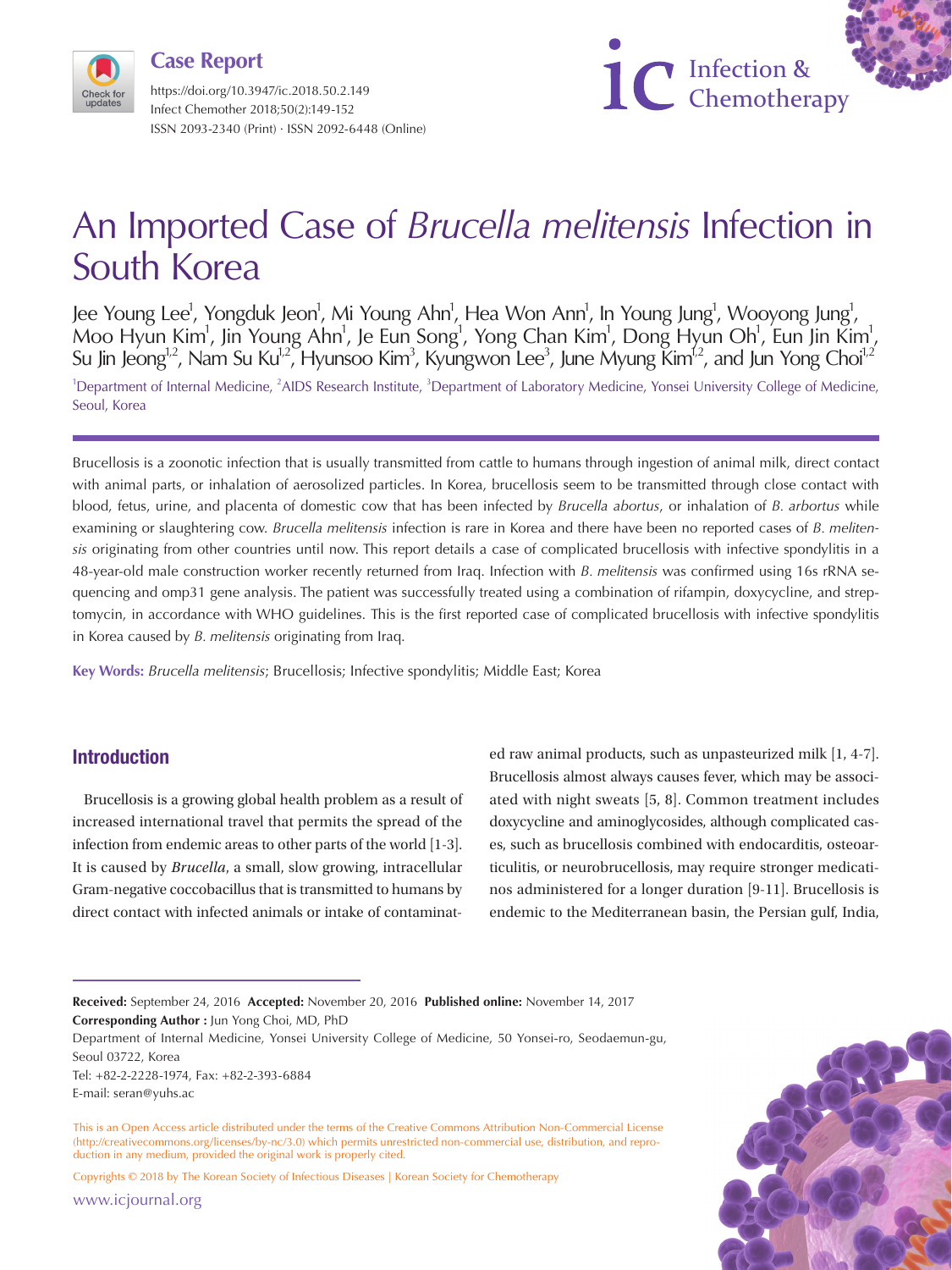Mexico, and South America [1]. In Korea, the first human case was reported in 2002 [12]. Brucellosis in Korea is normally caused by *Brucella abortus* from cattle [5]. There have been no reported cases of brucellosis resulting from *Brucella melitensis* in Korea until now [12]. This paper presents a case of spondylitis complicated by *B. melitensis* infection that resulted from ingesting contaminated sheep meat while in Iraq.

#### **Case Report**

A 48-year-old male Korean construction worker with no medical history developed fever and back pain while working in Karbala, Iraq. The patient went to a local hospital, where he received an intravenous steroid injection and oral antibiotics. After his fever spiked to 40℃ and his back pain worsened, the patient received 4 days of intravenous antibiotics. When the fever and back pain failed to improve, the patient returned to Korea for further evaluation. The patient was transported to a tertiary hospital in Seoul, Korea that was in the midst of an outbreak of Middle East Respiratory Syndrome (MERS). Due to the patient's fever and recent travel to Iraq, he was isolated for 72 hours until a sputum test for MERS-CoV came back negative. On admission, the patient's vitals were as follows:



**Figure 1.** T2 added sagittal magnetic resonance image (contrast) of the lumbar spine taken on the third hospital day, showing pyogenic spondylitis involving L5 with phlegmon as well as posterior extension to the epidural space at the L5 and S1 levels (arrows).

blood pressure 138/92 mmHg, pulse rate 84 beats per minute, respiratory rate 18 breaths per minute, and body temperature 39℃. Laboratory tests showed a white blood cell count of 9,900/mm<sup>3</sup> with 60% neutrophils, hemoglobin level of 14.2 g/dL, platelet count of 176,000/mm<sup>3</sup>, erythrocyte sedimentation rate (ESR) of 24 mm/hr, and C-reactive protein level of 116.7 mg/L (normal range, 0-8 mg/L).

The patient had recently undergone subgingival curettage, so a transthoracic echocardiography was performed to check for infective endocarditis. An MRI of the spine was also performed to evaluate the patient's back pain. No vegetation was seen during the echocardiography, but the MRI revealed pyogenic spondylitis involving L5 with phlegmon and showing posterior extension to the epidural space at the L5 and S1 levels (Fig. 1). Meanwhile, the *Brucella* spp. was isolated on three separate blood cultures using MacConkey, and Brucella agars (Fig. 2). As such, we concluded that our patient had brucellosis causing infectious spondylitis [3]. We did not perform the bone biopsy or standard tube agglutination test.

We subsequently took a thorough history in order to determine the route of infection while waiting for lab results regarding the brucellosis subspecies [2]. The patient reported attending barbeque parties that served sheep meat every 2-3 weeks during his 6-month stay in Iraq. The patient further reported consuming undercooked sheep meat and pasteurized milk on several occasions during these parties. Since brucellosis is usually transmitted from contaminated sheep and goat products, we concluded that this was the likely route of contamination [2]. The patient denied other contact with animals while in Iraq.

We initially began treatment with ceftriaxone (2 g/day) and vancomycin (45 mg/kg/day) until infective endocarditis was



**Figure 2.** Gram stain of patient's blood culture on the third hospital day. On Gram stain, the organisms appeared as faintly stained, Gram negative coccobacilli (×400).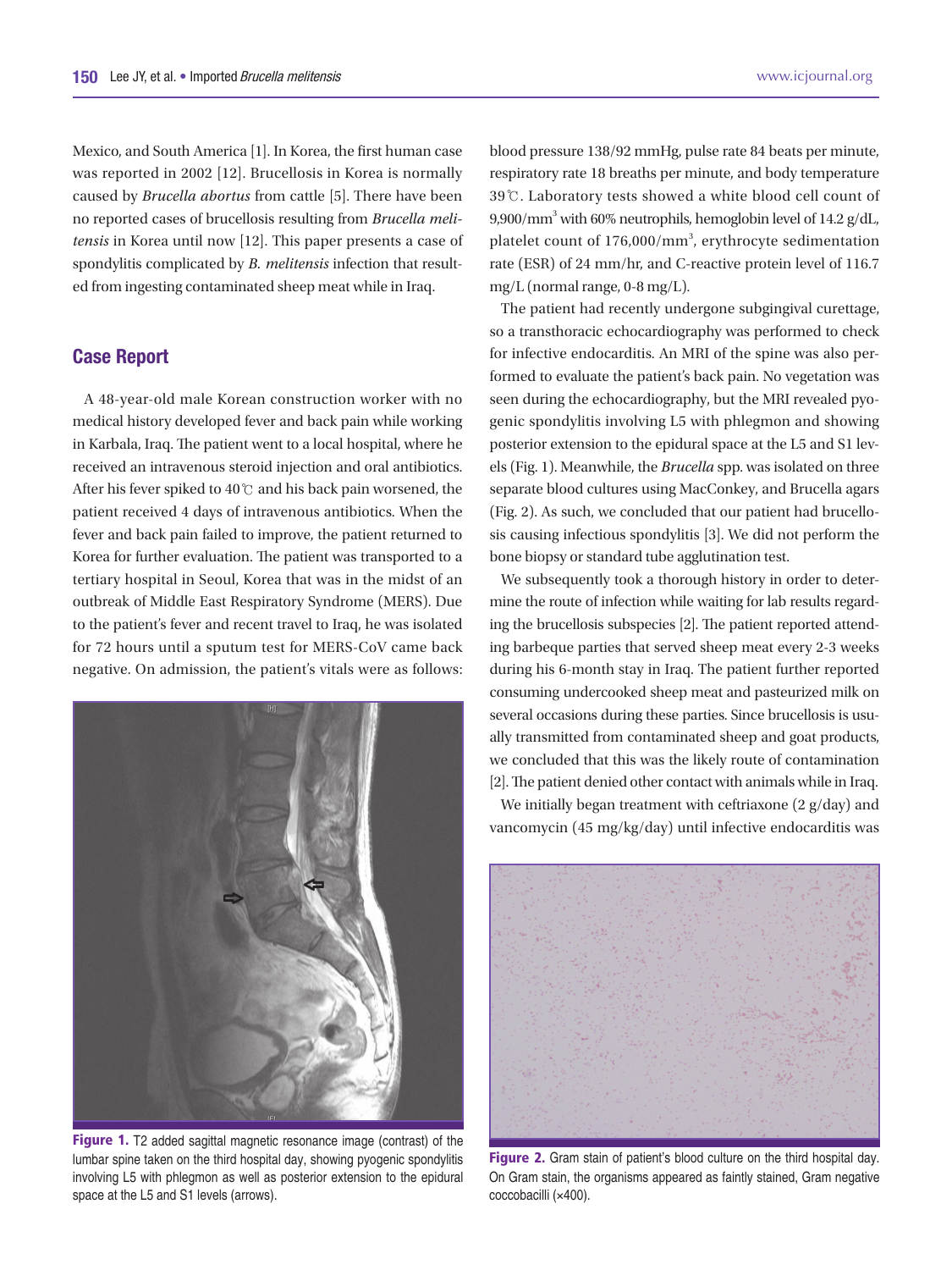![](_page_2_Picture_2.jpeg)

**Figure 3.** *BSCP31* gene targeted PCR and *Brucella melitensis*-specific<br>primar. The 1st lane is the ladder. The 2nd lane is *BSCB31*, sens targeted primer. The 1st lane is the ladder. The 2nd lane is BSCP31 gene targeted PCR using a specimen obtained from patient that shows a BCSP31 band at the 223 bp. The 3rd lane is PCR using a *B. melitensis* specific primer (IS711) with a specimen obtained from the patient that shows an IS711 band at the 731 bp.

ruled out via echocardiograph. After blood cultures were positive for *Brucella* spp., we began rifampin (600 mg/day), doxycycline (100 mg PO, q12h), and streptomycin (1  $g/day$ ) to target complicated brucellosis with infective spondylitis in accordance with WHO guidelines [3, 9, 10]. While on this treatment, that patient's CRP levels dropped to 19 mg/dL on the 16th hospital day. After the patient's fever resolved, CRP levels decreased to 13.1 mg/dL on the 26th hospital day. After 5 months of treatment, CRP levels decreased to 1.0 mg/dL. We discontinued streptomycin on the 30th hospital day. Rifampin and doxycycline were discontinued on the 143th day since the initiation of treatment.

Analysis using 16s rRNA sequencing was used to confirm the presence of *Brucella* spp.. We used a forward primer of 5'-TTG-GAGAGTTTGATCCTGGCTC-3' and a reverse primer of 5'-GGCGTGGACTTCCAGGGTATCT-3'. Sequencing was commissioned by Macrogen. Blast and EzTaxon were used to analyze the sequence. According to Blast analysis, a 99.6% equivalence (720 of 723 bp) was found with several subspecies of *Brucella* (*B. abortus*, *Brucella suis*, *B. melitensis*, *Brucella canis*, and *Brucella pinnipedialis,* among others). EzTaxon analysis demonstrated a 99.86% equivalence (722 of 723 bp) with several subspecies of *Brucella* (*B. abortus*, *B. canis*, *Brucella ceti*, *B. melitensis*, and *Brucella microti,* among others). The *Brucella* subspecies was confirmed as *B. melitensis* by sequencing the omp31 gene. By PCR assay targeting the BCSP31 gene, *Brucella* spp. was confirmed. *B. melitensis* was confirmed by using PCR assay targeting the IS711 locus (Fig. 3).

### **Discussion**

The incidence of brucellosis worldwide varies from less than 0.03 to 160 per 100,000 persons. Brucellosis has been practically eradicated in developed countries and is now mostly found in Mediterranean and Middle Eastern countries, especially Iraq, Jordan, and Saudi Arabia, as well as areas of Latin America, particularly Mexico and Argentina, the Polynesian islands of Wallis and Futuna, and the Mexico/United States border. It has lately also been found in some Central Asian countries, such as Kyrgyzstan and Azerbaijan. The spread of the disease is attributed to increasing travel between affected countries [13]. The first case of brucellosis in Korea was reported in 2002 [14]. The number of cases sharply increased between 2005-2008, with 158 cases in 2005, 215 cases in 2006, and 101 cases in 2007. As a result of improved treatment for affected persons and new vaccination programs for cows, the rate of cases declined, and there were only 7 cases of brucellosis diagnosed in 2016.

Until now, the major mode of transmission of brucellosis remains unclear. However, brucellosis of Korea seem to be transmitted through close contact with blood, fetus, urine, and placenta of domestic cow that has been infected by *B. abortus*, or inhalation of *B. arbortus* while examining or slaughtering cow [15]. This case report details the first incidence of *B. melitensis* imported to Korea from a patient who recently visited Iraq that resulted in brucellosis and infective spondylitis. In this international era, brucellosis in Korea is no longer limited to *B. abortus*. In the future, more cases of imported brucellosis are expected due to the fact that many Korean businesses are located in the Middle East, leading to increased exposure to pathogens endemic to this area.

Physicians should consider brucellosis in all patients presenting with fever and a history of recent travel to brucellosis-endemic areas.

#### **Acknowledgement**

This work was supported by BioNano Health-Guard Research Center funded by the Ministry of Science, ICT, and Future Planning of Korea as a Global Frontier Project (Grant